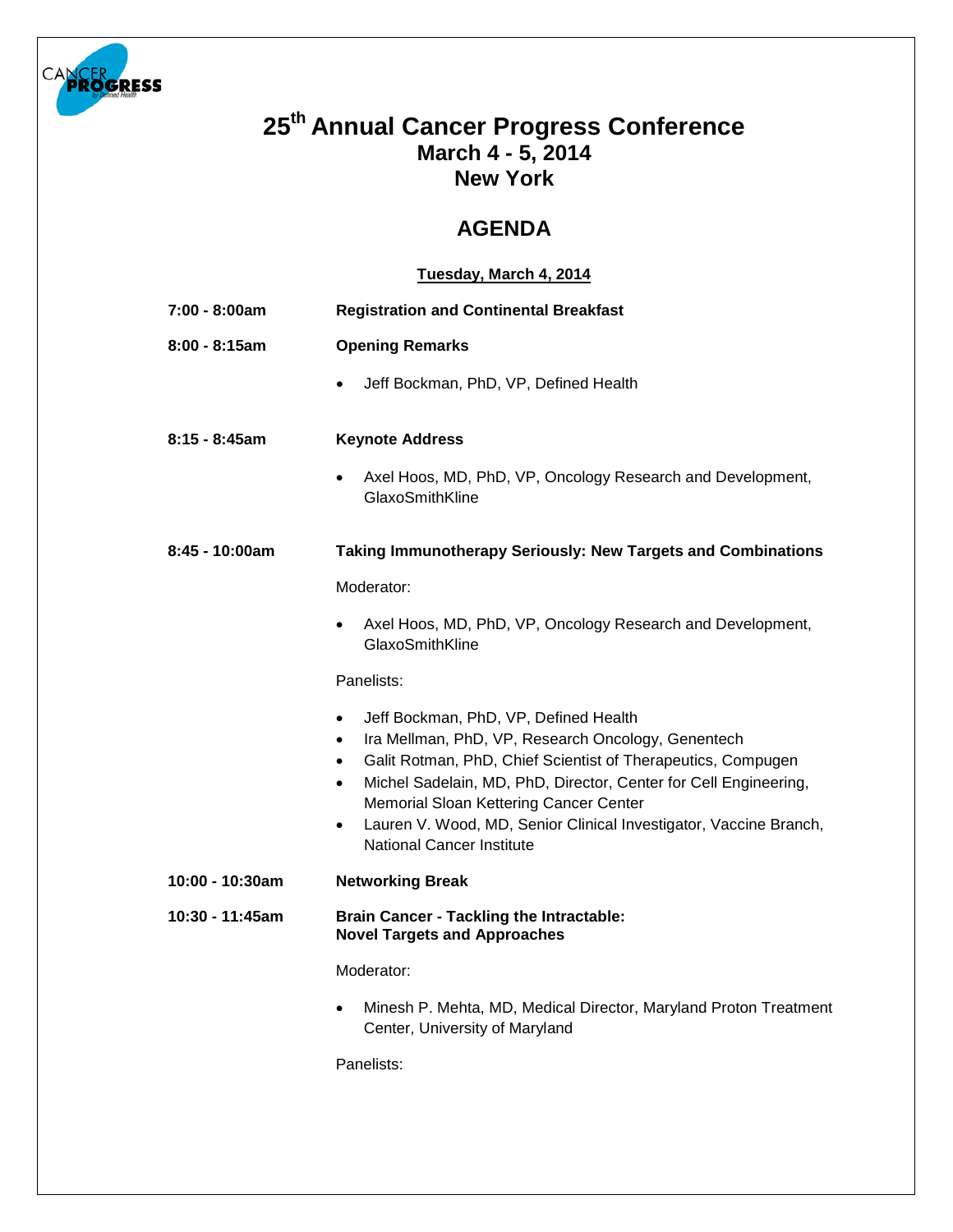| Lauren Abrey, MD, Oncology Development Site Head, F. Hoffmann-<br>$\bullet$<br>La Roche Inc.<br>Thomas Davis, MD, CMO and SVP Clinical Development,<br>$\bullet$<br><b>Celldex Therapeutics</b><br>H. Ian Robins, MD, PhD, Faculty, University of Wisconsin School of<br>٠<br>Medicine and Public Health<br>Eric Rowinsky, MD, Chief Medical Officer, Head of Research &<br>$\bullet$<br>Development, Stemline Therapeutics                                                             |
|-----------------------------------------------------------------------------------------------------------------------------------------------------------------------------------------------------------------------------------------------------------------------------------------------------------------------------------------------------------------------------------------------------------------------------------------------------------------------------------------|
| 11:45 - 1:00pm<br><b>Big Data and Cancer:</b><br><b>Transforming Patient Care by Turning Data into Decisions</b>                                                                                                                                                                                                                                                                                                                                                                        |
| Moderator:                                                                                                                                                                                                                                                                                                                                                                                                                                                                              |
| Colin Hill, Chief Executive Officer, President & Chairman, GNS<br>Healthcare                                                                                                                                                                                                                                                                                                                                                                                                            |
| Panelists:                                                                                                                                                                                                                                                                                                                                                                                                                                                                              |
| Alexis Borisy, Entrepreneur in Residence, Third Rock Ventures<br>Joel Dudley, PhD, Director of Biomedical Informatics and Assistant<br>$\bullet$<br>Professor of Genetics and Genomics Sciences, Icahn School of<br>Medicine at Mount Sinai<br>Brian Leyland-Jones, MD, VP, Molecular and Experimental<br>٠<br>Medicine, Avera Health<br>Michael Kolodziej, MD, National Medical Director, Oncology<br>Solutions, Aetna<br>Timothy J. Thompson, CEO, Intervention Insights<br>$\bullet$ |
| $1:00 - 2:15$ pm<br><b>Networking Luncheon</b>                                                                                                                                                                                                                                                                                                                                                                                                                                          |
| Evidentiary Standards for Diagnostics: When does a Biomarker<br>2:15 - 3:30pm<br><b>Become a Diagnostic for Cancer Treatment?</b>                                                                                                                                                                                                                                                                                                                                                       |
| Moderator:                                                                                                                                                                                                                                                                                                                                                                                                                                                                              |
| Steven Averbuch, MD, VP, Translational Clinical Development &<br>Pharmacodiagnostics, Bristol-Myers Squibb Company                                                                                                                                                                                                                                                                                                                                                                      |
| Panelists:                                                                                                                                                                                                                                                                                                                                                                                                                                                                              |
| Anna Barker, PhD, Director, Transformative Healthcare Networks,<br>Arizona State University<br>Richard Brian Gaynor, MD, VP, Product Development/Medical<br>$\bullet$<br>Affairs, Eli Lilly and Company<br>Steven Gutman, MD, Strategic Advisor, Myraqa<br>Michael Kolodziej, MD, National Medical Director, Oncology<br>Solutions, Aetna                                                                                                                                               |
|                                                                                                                                                                                                                                                                                                                                                                                                                                                                                         |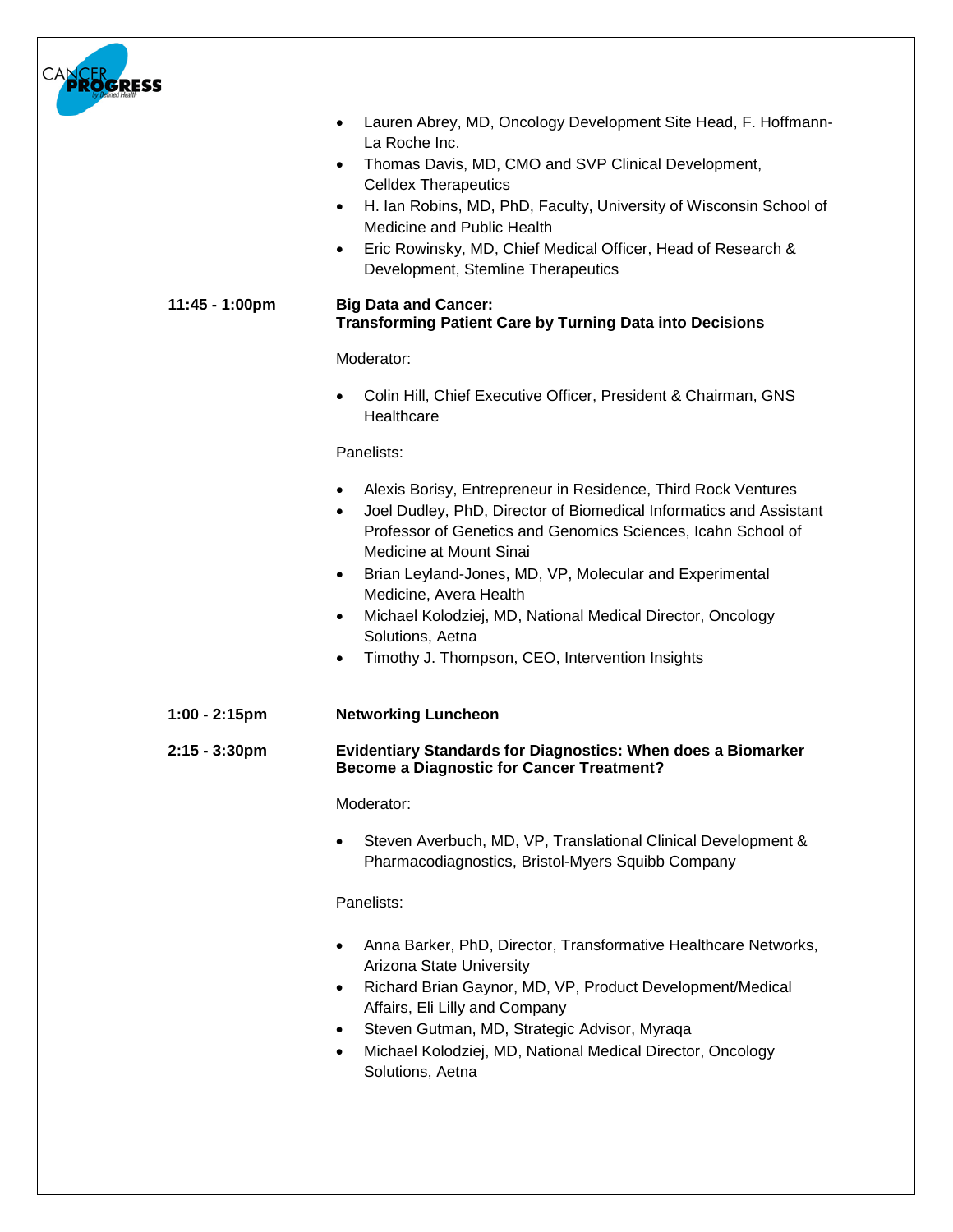

|                  | Howard I. Scher, MD, Chief, Genitourinary Oncology Service,<br>$\bullet$<br>Memorial Sloan Kettering Cancer Center<br>Kim Zerba, PhD, Group Director, Global Biometric Sciences, Bristol-<br>$\bullet$<br><b>Myers Squibb</b>                                                                                                                                                                                                                                                                                                                                                                                       |  |
|------------------|---------------------------------------------------------------------------------------------------------------------------------------------------------------------------------------------------------------------------------------------------------------------------------------------------------------------------------------------------------------------------------------------------------------------------------------------------------------------------------------------------------------------------------------------------------------------------------------------------------------------|--|
| $3:30 - 4:00$ pm | <b>Networking Break</b>                                                                                                                                                                                                                                                                                                                                                                                                                                                                                                                                                                                             |  |
| 4:00 - 5:15pm    | <b>Oncology R&amp;D: ROI and the New Expectations</b>                                                                                                                                                                                                                                                                                                                                                                                                                                                                                                                                                               |  |
|                  | Moderator:                                                                                                                                                                                                                                                                                                                                                                                                                                                                                                                                                                                                          |  |
|                  | Steve Heller, Principal, OncStrat LLC                                                                                                                                                                                                                                                                                                                                                                                                                                                                                                                                                                               |  |
|                  | Panelists:                                                                                                                                                                                                                                                                                                                                                                                                                                                                                                                                                                                                          |  |
|                  | Walter Capone, President, The Multiple Myeloma Research<br>$\bullet$<br>Foundation<br>Jeanne Farrell, PhD, Business Development Director, Icahn School<br>$\bullet$<br>of Medicine at Mount Sinai<br>Debasish Roychowdhury, MD, President, Nirvan Consultants, LLC<br>$\bullet$<br>Mark J. Simon, Advisor, Torreya Partners LLC<br>$\bullet$                                                                                                                                                                                                                                                                        |  |
| $5:15 - 6:30$ pm | <b>New Treatment Options for Prostate Cancer</b>                                                                                                                                                                                                                                                                                                                                                                                                                                                                                                                                                                    |  |
|                  | Moderator:                                                                                                                                                                                                                                                                                                                                                                                                                                                                                                                                                                                                          |  |
|                  | Jeremy P. Goldberg, President, JPG Healthcare LLC                                                                                                                                                                                                                                                                                                                                                                                                                                                                                                                                                                   |  |
|                  | Panelists:                                                                                                                                                                                                                                                                                                                                                                                                                                                                                                                                                                                                          |  |
|                  | Richard Brian Gaynor, MD, VP, Product Development/Medical<br>$\bullet$<br>Affairs, Eli Lilly and Company<br>Marco Gottardis, Ph D, VP and Prostate Cancer Disease Area<br>٠<br>Stronghold Leader, Oncology Therapeutic Area, Janssen Research<br>& Development, LLC<br>Richard Heyman, CEO, Seragon (ex-CEO Aragon)<br>$\bullet$<br>Philip Kantoff, MD, Director, Lank Center for Genitourinary Oncology,<br>$\bullet$<br>Dana-Farber Cancer Institute<br>Marianne Sadar, PhD, Distinguished Scientist, BC Cancer<br>٠<br>Agency. Professor of Pathology and Laboratory Medicine, University<br>of British Columbia |  |
| $6:30 - 8:30$ pm | <b>Cancer Progress 2014 Reception</b>                                                                                                                                                                                                                                                                                                                                                                                                                                                                                                                                                                               |  |
|                  |                                                                                                                                                                                                                                                                                                                                                                                                                                                                                                                                                                                                                     |  |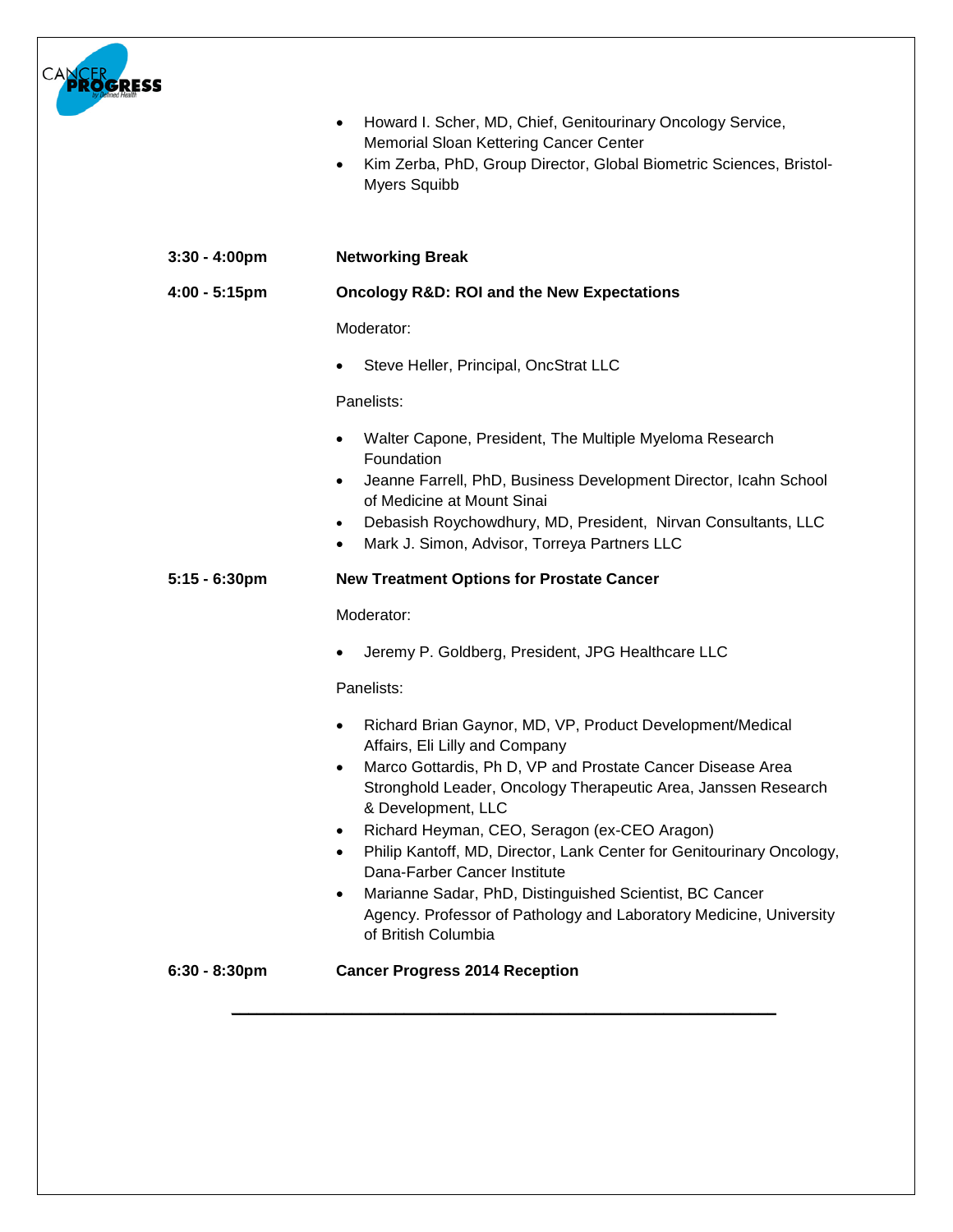| ogress |                          |                                                                                                                                                                                                                                                                                                                                                                                                                          |
|--------|--------------------------|--------------------------------------------------------------------------------------------------------------------------------------------------------------------------------------------------------------------------------------------------------------------------------------------------------------------------------------------------------------------------------------------------------------------------|
|        | Wednesday, March 5, 2014 |                                                                                                                                                                                                                                                                                                                                                                                                                          |
|        | 7:00 - 8:00am            | <b>Continental Breakfast</b>                                                                                                                                                                                                                                                                                                                                                                                             |
|        | $8:00 - 8:15am$          | <b>Opening Remarks</b>                                                                                                                                                                                                                                                                                                                                                                                                   |
|        |                          | Mike Rice, MS, MBA, Senior Consultant, Defined Health                                                                                                                                                                                                                                                                                                                                                                    |
|        | $8:15 - 9:15am$          | Keynote Address - A Trialogue: Valuing Value in Oncology                                                                                                                                                                                                                                                                                                                                                                 |
|        |                          | Moderator:                                                                                                                                                                                                                                                                                                                                                                                                               |
|        |                          | Ed Saltzman, President, Defined Health                                                                                                                                                                                                                                                                                                                                                                                   |
|        |                          | Panelists:                                                                                                                                                                                                                                                                                                                                                                                                               |
|        |                          | Peter Bach, MD, Attending Physician, Memorial Sloan-Kettering<br><b>Cancer Center</b><br>Professor David Haslam, CBE, FRCGP, FRCP, FFPH Chairman,<br>$\bullet$<br><b>NICE</b><br>Clifford A. Hudis, MD, Chief, Breast Cancer Medicine Service,<br>$\bullet$<br>Memorial Sloan Kettering Cancer Center, 2013-2014 President,<br><b>ASCO</b>                                                                               |
|        | $9:15 - 10:30am$         | <b>Antibody-Drug Conjugates:</b><br><b>Supercharging the Blockbuster Antibody Class</b>                                                                                                                                                                                                                                                                                                                                  |
|        |                          | Moderator:                                                                                                                                                                                                                                                                                                                                                                                                               |
|        |                          | Jeff Bockman, PhD, VP, Defined Health<br>٠                                                                                                                                                                                                                                                                                                                                                                               |
|        |                          | Panelists:                                                                                                                                                                                                                                                                                                                                                                                                               |
|        |                          | Robert Cohen, MD, Calico Life Sciences<br>$\bullet$<br>Jonathan Drachman, MD, SVP, Research and Translational<br>Medicine, Seattle Genetics<br>Hans-Peter Gerber, PhD, VP, BioConjugate Discovery &<br>$\bullet$<br>Development, Oncology Research, Pfizer<br>John Lambert, PhD, EVP, Research & Development & Chief<br>Scientific Officer, ImmunoGen, Inc.<br>Peter Kiener, Ph D, Chief Scientific Officer, Ambrx, Inc. |
|        | 10:30 - 10:45am          | <b>Networking Break</b>                                                                                                                                                                                                                                                                                                                                                                                                  |
|        | 10:45 - 12:00pm          | <b>Cancer Gene &amp; Cell Therapy:</b><br><b>Expanding Therapeutic Options With Living Drugs</b>                                                                                                                                                                                                                                                                                                                         |
|        |                          | Moderator:                                                                                                                                                                                                                                                                                                                                                                                                               |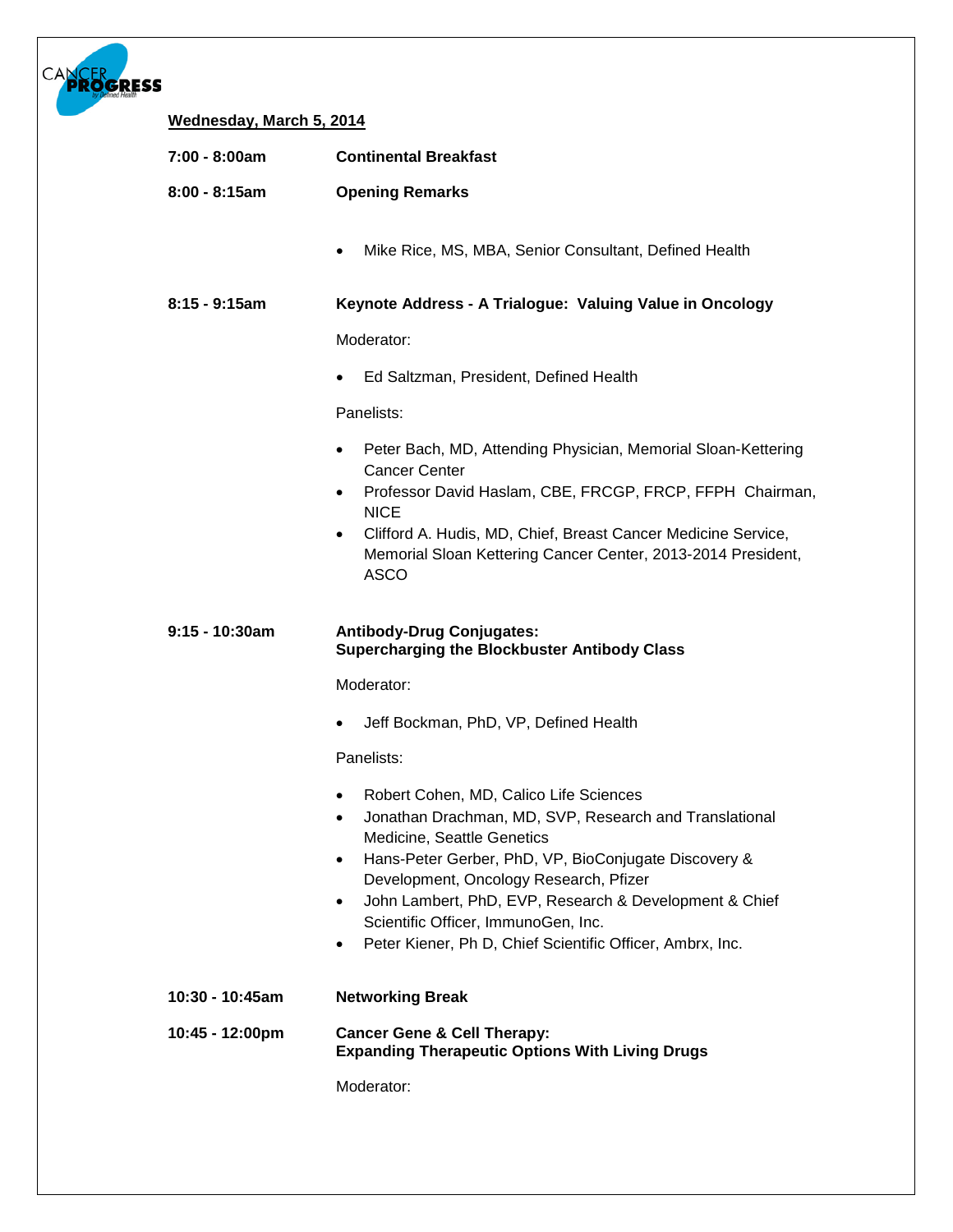| OGRESS           |                                                                                                                                                                                                                                                                                                                                                                                                                                                                                                                                                             |
|------------------|-------------------------------------------------------------------------------------------------------------------------------------------------------------------------------------------------------------------------------------------------------------------------------------------------------------------------------------------------------------------------------------------------------------------------------------------------------------------------------------------------------------------------------------------------------------|
|                  | Mike Rice, MS, MBA, Senior Consultant, Defined Health                                                                                                                                                                                                                                                                                                                                                                                                                                                                                                       |
|                  | Panelists:                                                                                                                                                                                                                                                                                                                                                                                                                                                                                                                                                  |
|                  | Estuardo Aguilar-Cordova, PhD, Chief Executive Officer<br>$\bullet$<br>Advantagene, Inc.<br>Renier J. Brentjens, MD, PhD, Director, Cellular Therapeutics,<br>$\bullet$<br>Memorial Sloan Kettering Cancer Center<br>Nori Kasahara, M.D., Ph.D., Director, CURE Vector Core Facility<br>$\bullet$<br>JCCC Vector Shared Resources, Professor, Department of<br>Medicine, Molecular & Medical Pharmacology, UCLA<br>Angela Shen, MD, MBA, Global Clinical Program Head, CTL019,<br>$\bullet$<br>Oncology Clinical Development, Novartis Pharmaceuticals Corp |
| 12:00 - 1:15pm   | <b>Intrinsic and Acquired Resistance in Cancer:</b><br><b>Getting Smarter About Combinations and Sequencing</b>                                                                                                                                                                                                                                                                                                                                                                                                                                             |
|                  | Moderator:                                                                                                                                                                                                                                                                                                                                                                                                                                                                                                                                                  |
|                  | Neal Rosen, MD, PhD, Director, Center for Mechanism-Based<br>Therapeutics, Memorial Sloan Kettering Cancer Center                                                                                                                                                                                                                                                                                                                                                                                                                                           |
|                  | Panelists:                                                                                                                                                                                                                                                                                                                                                                                                                                                                                                                                                  |
|                  | Jeffrey A. Engelman, MD, PhD, Director of Thoracic Oncology and<br>Director of Molecular Therapeutics, Massachusetts General Hospital<br><b>Cancer Center</b><br>Greg Plowman, MD, PhD, VP, Oncology Research Eli Lilly and<br>٠<br>Company<br>David Solit, MD, Director, Developmental Therapeutics, Memorial<br>٠<br>Sloan Kettering Cancer Center                                                                                                                                                                                                        |
| 1:15 - 2:30pm    | <b>Networking Luncheon</b>                                                                                                                                                                                                                                                                                                                                                                                                                                                                                                                                  |
| $2:30 - 3:45$ pm | <b>Challenging Established Paradigms in Cancer</b>                                                                                                                                                                                                                                                                                                                                                                                                                                                                                                          |
|                  | Moderator:                                                                                                                                                                                                                                                                                                                                                                                                                                                                                                                                                  |
|                  | Sol J. Barer, PhD, SJBarer Consulting LLC                                                                                                                                                                                                                                                                                                                                                                                                                                                                                                                   |
|                  | Panelists:<br>Rajesh Chopra, MD, PhD, Corporate VP, Translational and Early<br>Drug Development, Celgene Corporation<br>Giulio Draetta, MD, PhD, Director, Institute for Applied Cancer<br>Science, Professor, Genomic Medicine, MD Anderson Cancer<br>Center<br>Tak Mak, PhD, University Professor, Ontario Cancer Institute,<br>University of Toronto                                                                                                                                                                                                     |